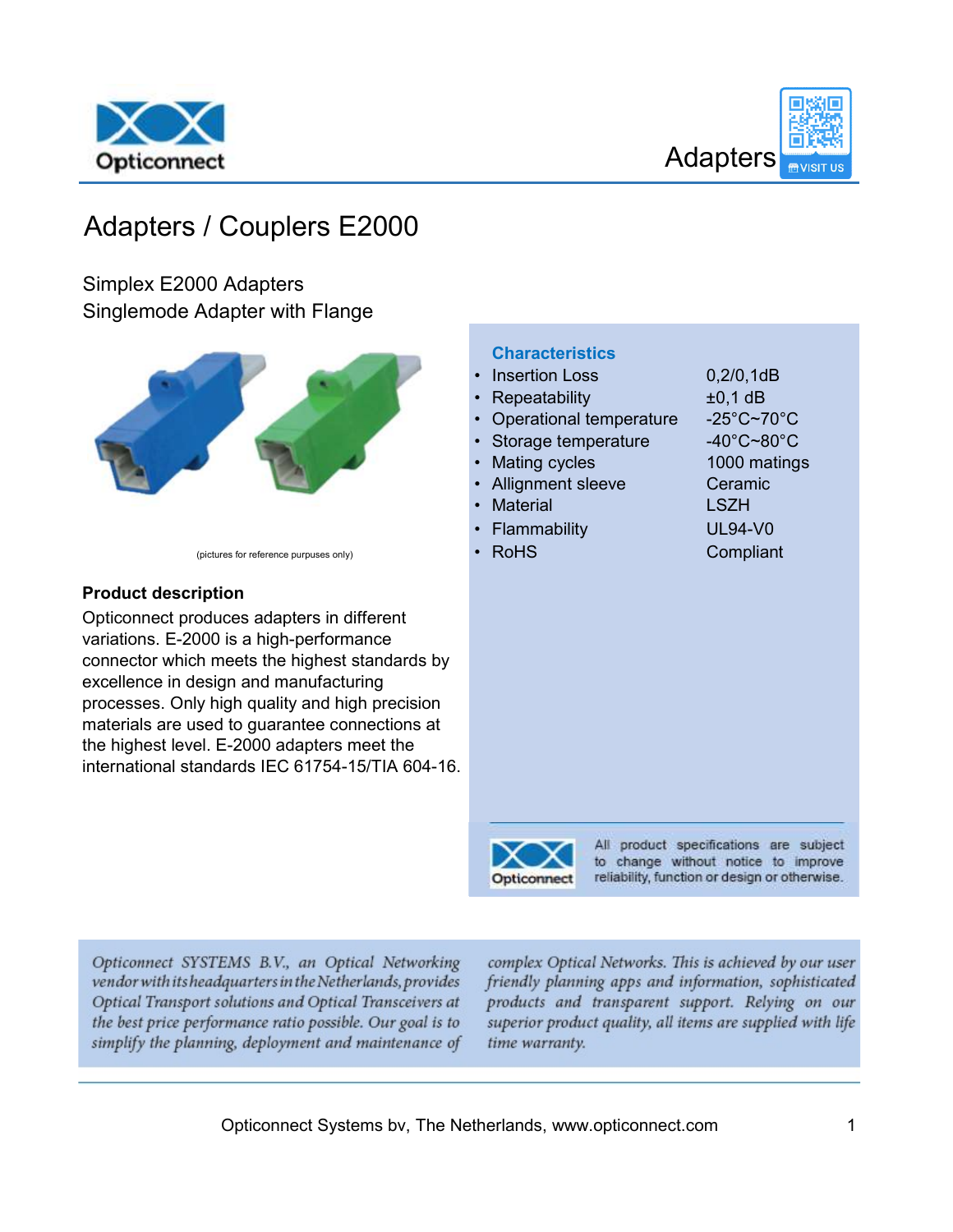



## Adapters / Couplers ST

Simplex E2000 Adapters Singlemode Adapter Bayonet



(pictures for reference purpuses only)

### Product description

ST fiber optic adapter has a key snap-lock structure to ensure accuracy when connecting th cables together. The repeatability and durability ST fiber optic adapter is improved by the metal key. With a precised ceramic or copper cover, S fiber optic adapter can also keep a high optical and mechanical performance for a long time. It has two standards of simplex and duplex and us the metal or plastic housing. Complies with IEC 61754-20

|          | טטטו ווטוויוטטוו                      | U, Z, U, I U U                         |
|----------|---------------------------------------|----------------------------------------|
|          | Repeatability                         | $±0,1$ dB                              |
|          | Operational temperature<br>$\bullet$  | $-25^{\circ}$ C~70 $^{\circ}$ C        |
|          | Storage temperature                   | $-40^{\circ}$ C~80 $^{\circ}$ C        |
|          | <b>Mating cycles</b><br>$\bullet$     | 1000 matings                           |
|          | <b>Allignment sleeve</b><br>$\bullet$ | Ceramic                                |
|          | <b>Material</b><br>$\bullet$          | <b>LSZH</b>                            |
|          | • Flammability                        | <b>UL94-V0</b>                         |
|          | <b>RoHS</b><br>$\bullet$              | Compliant                              |
|          |                                       |                                        |
|          |                                       |                                        |
|          |                                       |                                        |
|          |                                       |                                        |
| he<br>of |                                       |                                        |
|          |                                       |                                        |
| ĵΤ       |                                       |                                        |
|          |                                       |                                        |
|          |                                       |                                        |
| es:      |                                       |                                        |
|          |                                       |                                        |
|          |                                       |                                        |
|          |                                       |                                        |
|          |                                       | All product specifications are subject |
|          |                                       |                                        |

• Insertion Loss 0,2/0,1dB



**Characteristics** 

to change without notice to improve reliability, function or design or otherwise.

Opticonnect SYSTEMS B.V., an Optical Networking vendor with its headquarters in the Netherlands, provides Optical Transport solutions and Optical Transceivers at the best price performance ratio possible. Our goal is to simplify the planning, deployment and maintenance of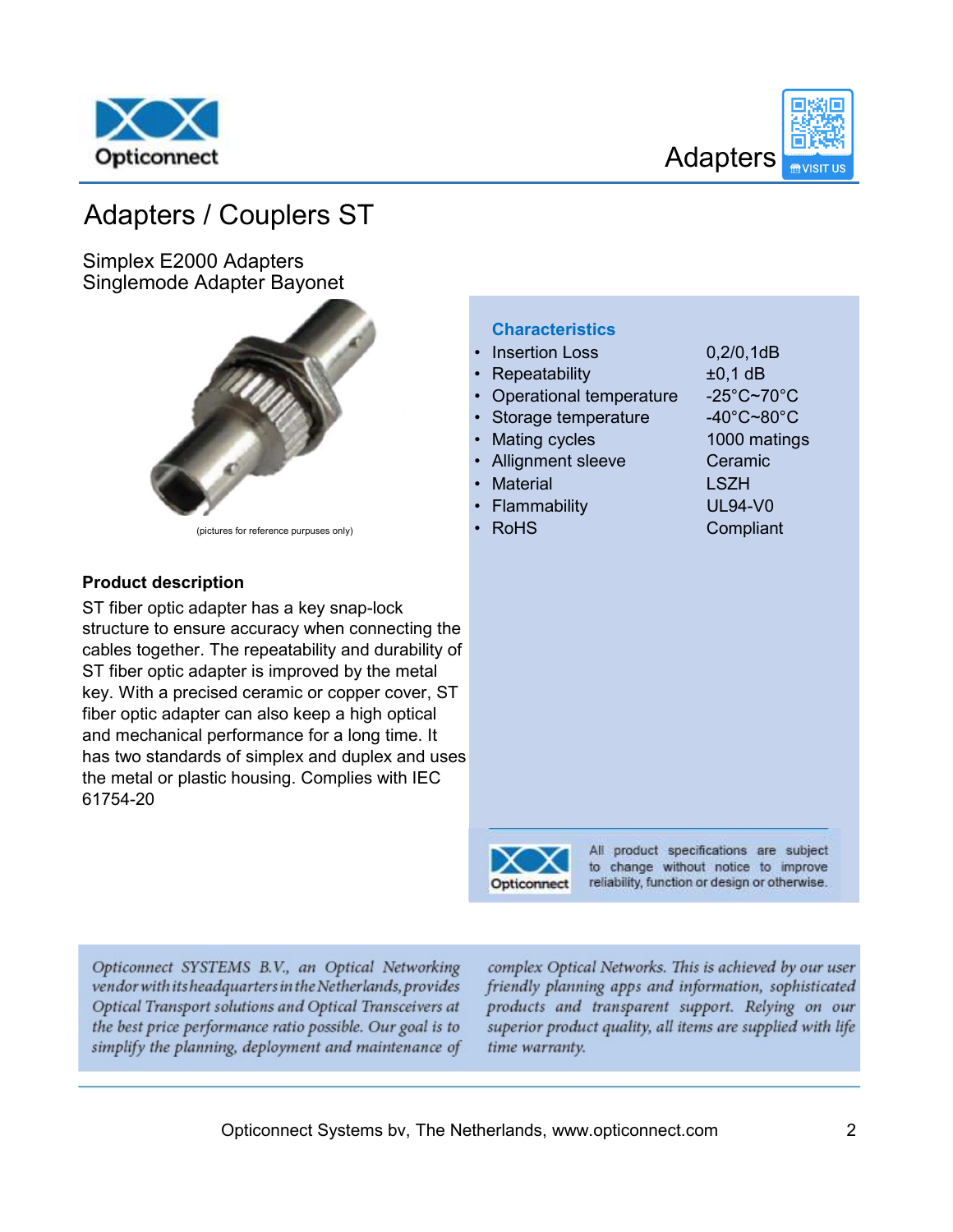



## Adapters / Couplers SC

Simplex / Duplex SC Adapters SM / MM adapters with flange



(pictures for reference purpuses only)

### Product description

The SC connector is one of the most common solutions for reliable networks. With the big form ferrule, this connector ensures a reliable optical connection with good mechanical stability. Its push-pull design prevents rotational misalignmer There are many colour options. Adapters meet the international standards

IEC 61754-4 / TIA 604-3 and are naturally RoHS/REACH compliant. SC adapters include integrated stainless steel clips for snap mounting on panels

|     | Repeatability                         | $±0,1$ dB                                     |
|-----|---------------------------------------|-----------------------------------------------|
|     | Operational temperature               | $-25^{\circ}$ C~70 $^{\circ}$ C               |
|     | Storage temperature<br>$\bullet$      | $-40^{\circ}$ C~80 $^{\circ}$ C               |
|     | <b>Mating cycles</b><br>$\bullet$     | 1000 matings                                  |
|     | <b>Allignment sleeve</b><br>$\bullet$ | Ceramic                                       |
|     | <b>Material</b><br>$\bullet$          | <b>LSZH</b>                                   |
|     | Flammability<br>$\bullet$             | <b>UL94-V0</b>                                |
|     | <b>RoHS</b><br>$\bullet$              | Compliant                                     |
|     |                                       |                                               |
|     |                                       |                                               |
|     |                                       |                                               |
|     |                                       |                                               |
|     |                                       |                                               |
|     |                                       |                                               |
|     |                                       |                                               |
| ٦t. |                                       |                                               |
| he  |                                       |                                               |
|     |                                       |                                               |
|     |                                       |                                               |
|     |                                       |                                               |
|     |                                       |                                               |
|     |                                       |                                               |
|     |                                       | All product specifications are subject        |
|     |                                       | to change without notice to improve           |
|     | Opticonnect                           | reliability, function or design or otherwise. |

• Insertion Loss 0,2/0,1dB

**Characteristics** 

Opticonnect SYSTEMS B.V., an Optical Networking vendor with its headquarters in the Netherlands, provides Optical Transport solutions and Optical Transceivers at the best price performance ratio possible. Our goal is to simplify the planning, deployment and maintenance of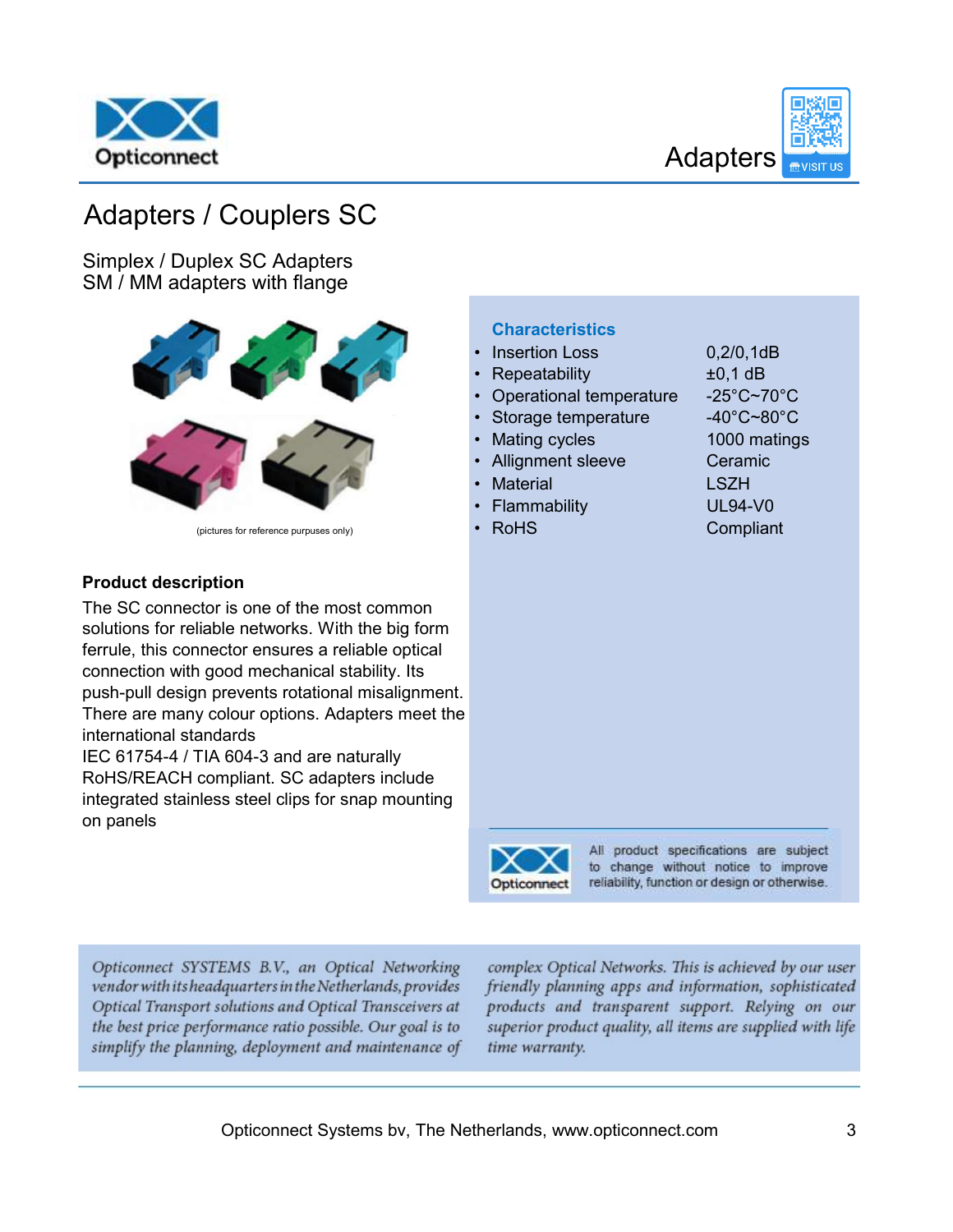



# Adapters / Couplers LC

Duplex / Quadruplex LC Adapters SM / MM adapters with flange



(pictures for reference purpuses only)

### Product description

LC is the connector of choice for many network operators because of its compact size and reliability of connecting quality. There are many colour options. Adapters meet the international standards IEC 61754-20/TIA 604-10-A and are naturally RoHS/REACH compliant. LC adapters include integrated stainless steel clips for snap mounting on panels. LC style adapters are used i high density applications and feature a quick plug in installation.

|    | <b>Insertion Loss</b><br>$\bullet$    | 0,2/0,1dB                              |
|----|---------------------------------------|----------------------------------------|
|    | Repeatability                         | $±0,1$ dB                              |
|    | Operational temperature<br>$\bullet$  | $-25^{\circ}$ C~70 $^{\circ}$ C        |
|    | Storage temperature<br>$\bullet$      | $-40^{\circ}$ C~80 $^{\circ}$ C        |
|    | <b>Mating cycles</b><br>$\bullet$     | 1000 matings                           |
|    | <b>Allignment sleeve</b><br>$\bullet$ | Ceramic                                |
|    | <b>Material</b><br>$\bullet$          | <b>LSZH</b>                            |
|    | Flammability<br>$\bullet$             | <b>UL94-V0</b>                         |
|    | <b>RoHS</b><br>$\bullet$              | Compliant                              |
|    |                                       |                                        |
|    |                                       |                                        |
|    |                                       |                                        |
|    |                                       |                                        |
|    |                                       |                                        |
|    |                                       |                                        |
|    |                                       |                                        |
|    |                                       |                                        |
|    |                                       |                                        |
| in |                                       |                                        |
| Į  |                                       |                                        |
|    |                                       |                                        |
|    |                                       |                                        |
|    |                                       | All product specifications are subject |
|    |                                       |                                        |

∼ Opticonnect

**Characteristics** 

to change without notice to improve reliability, function or design or otherwise.

Opticonnect SYSTEMS B.V., an Optical Networking vendor with its headquarters in the Netherlands, provides Optical Transport solutions and Optical Transceivers at the best price performance ratio possible. Our goal is to simplify the planning, deployment and maintenance of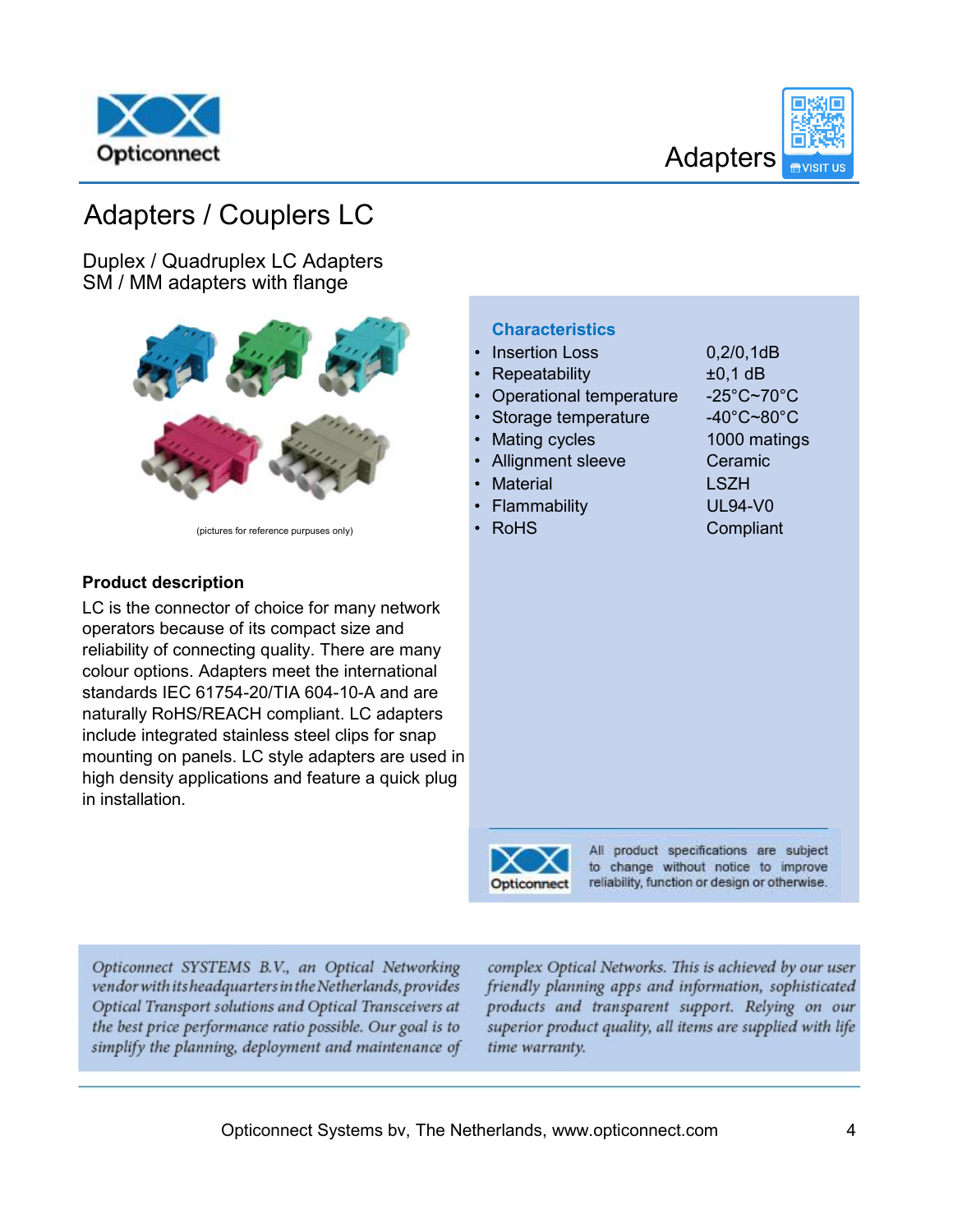



### Ordering information

| Partnumber     | <b>Description</b>                                                        |
|----------------|---------------------------------------------------------------------------|
| OPT-AD-E2ASXSM | Adapter E2000/APC 8° Simplex Singlemode<br>Color Green - Including screws |
| OPT-AD-E2USXSM | Adapter E2000/UPC Simplex Singlemode<br>Color Blue - Including screws     |
| OPT-AD-STUSXSM | Adapter ST/UPC Simplex Singlemode<br>Metal                                |
| OPT-AD-STPSXMM | Adapter ST/PC Simplex Multimode<br>Metal                                  |
| OPT-AD-SCASXSM | Adapter SC/APC 8° Simplex Singlemode<br>Color Green - Including screws    |
| OPT-AD-SCUSXSM | Adapter SC/UPC Simplex Singlemode<br>Color Blue - Including screws        |
| OPT-AD-SCPSXMM | Adapter SC/PC Simplex Multimode OM1/OM2<br>Color Beige - Including screws |
| OPT-AD-SCPSXM3 | Adapter SC/PC Simplex Multimode OM3<br>Color Aqua - Including screws      |
| OPT-AD-SCPSXM4 | Adapter SC/PC Simplex Multimode OM4<br>Color Violet - Including screws    |
| OPT-AD-SCADXSM | Adapter SC/APC 8° Duplex Singlemode<br>Color Green - Including screws     |
| OPT-AD-SCUDXSM | Adapter SC/UPC Duplex Singlemode<br>Color Blue - Including screws         |
| OPT-AD-SCPDXMM | Adapter SC/PC Duplex Multimode OM1/OM2<br>Color Beige - Including screws  |
| OPT-AD-SCPDXM3 | Adapter SC/PC Duplex Multimode OM3<br>Color Aqua - Including screws       |
| OPT-AD-SCPDXM4 | Adapter SC/PC Duplex Multimode OM4<br>Color Violet - Including screws     |

Opticonnect SYSTEMS B.V., an Optical Networking vendor with its headquarters in the Netherlands, provides Optical Transport solutions and Optical Transceivers at the best price performance ratio possible. Our goal is to simplify the planning, deployment and maintenance of